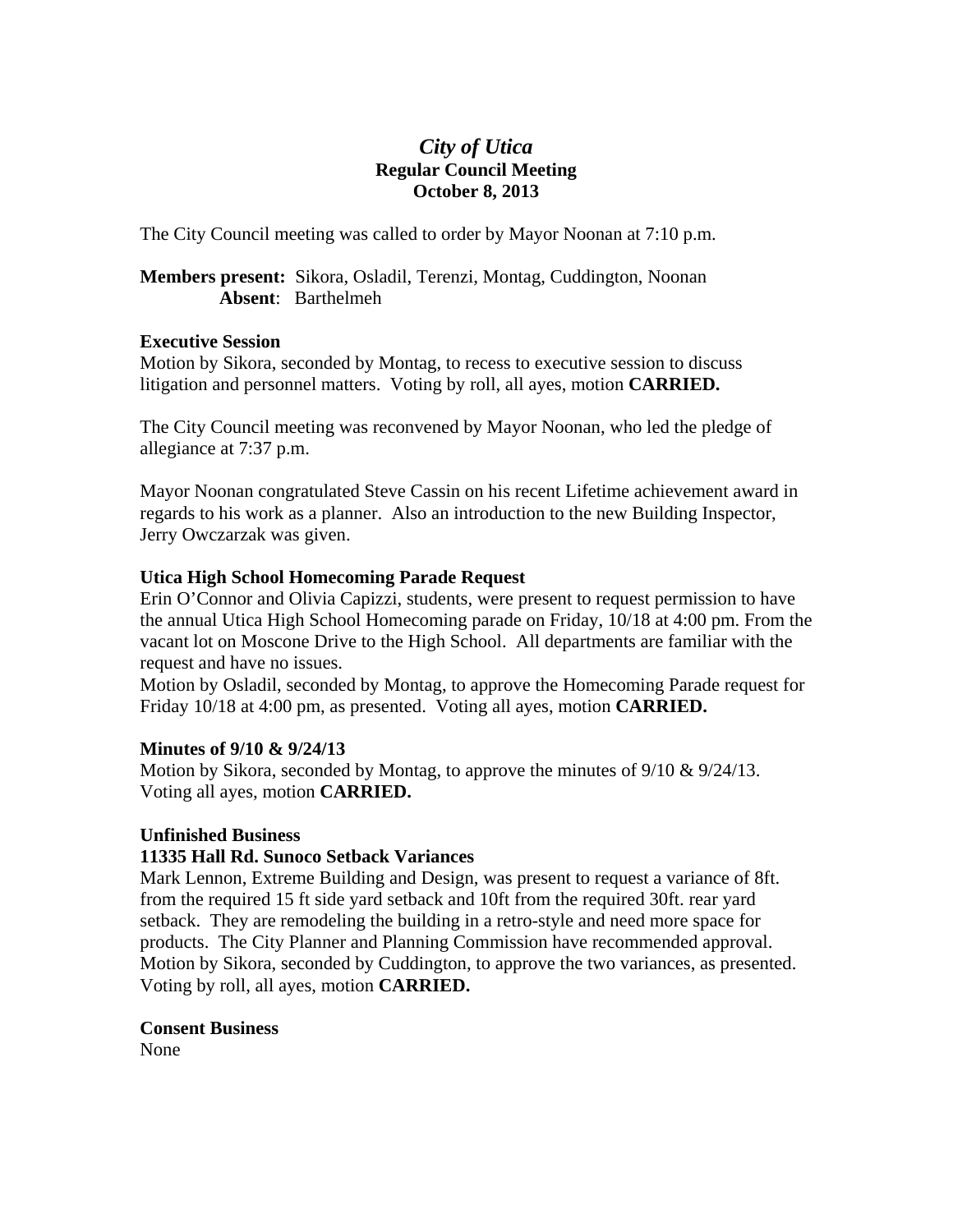#### **Regular Council Meeting October 8, 2013 Page 2**

#### **Correspondence**

Motion by Sikora, seconded by Montag, to receive and file the correspondence from: Mary Lou Kinney, George Schachermyer, New Baltimore Fire Department (thank yous) and a resurfacing request and thank you from Rose Marie and Harlan Wagner. Voting all ayes, motion **CARRIED.** 

# **New Business Department Reports Mayor Noonan Kelly Calandrino Library Board Appointment**

Motion by Montag, seconded by Sikora, to approve the appointment of Kelly Calandrino to the Library Board, for a 3 year term. Voting all ayes, motion **CARRIED.** 

### **Medical Marijuana Moratorium Extension**

Motion by Sikora, seconded by Montag, to extend the medical marijuana moratorium for one more year. Voting all ayes, motion **CARRIED.** 

#### **HomeServe**

Mayor Noonan informed all to be aware of the mailings from a HomeServe company and that it is just another form of insurance, with no connection to the City.

#### **Zombie Fest**

Mayor Noonan thanked Paul Mitchell of Utica High School, the Utica Lions Club, Council and businesses who donated candy for their help and support of the downtown Zombie Fest. Funds raised will benefit Parks and Recreation, Utica Lions and the Hydrocephalus Foundation.

### **Council Reports**

Councilman Cuddington asked Assistant Chief Coady and Bill Lang to check the bushes at the Van Dyke Marathon as they block a driver's view.

Councilman Osladil thanked the tenants of 7650 Greeley for the recent invite to their meeting.

#### **Assessing- Nancy Strehl, Assessor**

Motion by Sikora, seconded by Osladil, to approve the tax settlement with AG & AA Inc., as presented. Voting all ayes, motion **CARRIED.** 

### **Building**

Motion by Sikora, seconded by Cuddington, to approve the increase to the building permit fees, as presented. Voting all ayes, motion **CARRIED.** 

### **Fire- Kevin Wilseck, Chief**

Motion by Osladil, seconded by Montag, to receive the resignation and to thank Andrew McClure for his service to the Fire Department. Voting all ayes, motion **CARRIED.** 

Chief Wilseck thanked all who donated blood and the Shelby Township Fire Dept. for the use of their burn house at the open house. Also he thanked members who are donating their time, in the schools for fire prevention training of students.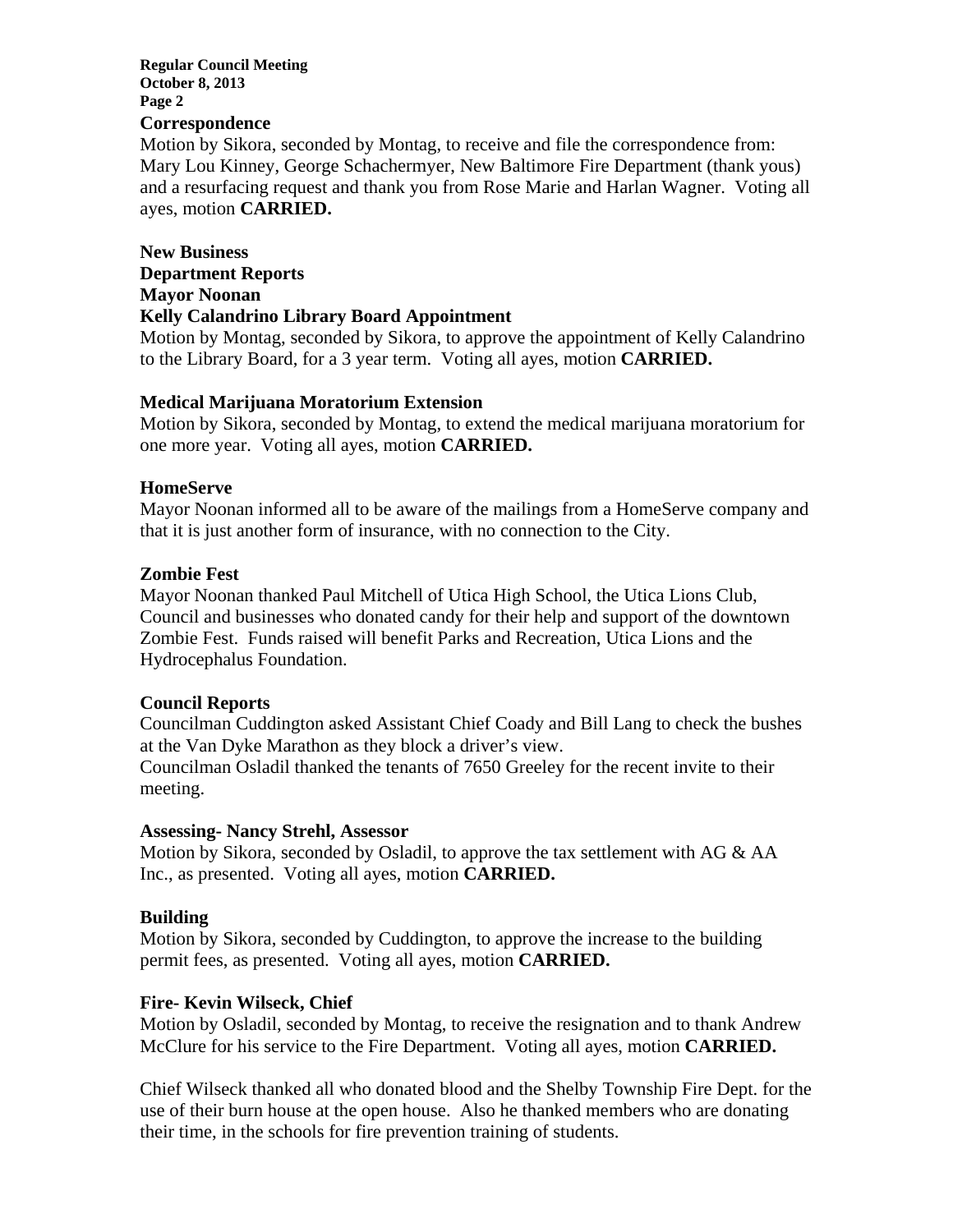**Regular Council Meeting October 8, 2013 Page 3** 

### **Police- Sean Coady, Assistant Chief**

Assistant Chief Coady asked that all drivers be patient concerning the amount of road construction in the area.

### **DPW- Bill Lang, Superintendent**

Bill Lang, Superintendent, thanked Nicholas Zablocki for the recent storm drain paint warning he placed next to the City's storm drains, as needed, for an Eagle Scout award. Also that the DPW will be winterizing the fire hydrants and to be aware there might be some rusty or low water pressure.

## **Treasurer- Philip Paternoster OPEB Valuation**

Phil Paternoster, Treasurer, requested payment of the OPEB Valuation bill from Rodwan Consulting Company as this is a required report under GASB #45. Motion by Sikora, seconded by Terenzi, to approve the budget amendment for the general, sewer and water and building funds as presented. Voting all ayes, motion **CARRIED.** Motion by Osladil, seconded by Terenzi, to approve the payment to Rodwan Consulting in the amount of \$7,500.00 and to request that the next valuation be completed within 3 years, as required. Voting all ayes, motion **CARRIED.** 

### **Postage Machine Replacement**

Motion by Osladil, seconded by Terenzi to approve the request to replace the DM500 metering machine with a DM400, cost not to exceed \$2556, saving \$3,110 over five years, as presented. Voting all ayes, motion **CARRIED.** 

### **Folding Machine Purchase Request**

Motion by Terenzi, seconded by Sikora, to approve the request to purchase a folder/inserter as a cost of \$2,241, saving many office hours spent folding/stuffing envelopes. Voting all ayes, motion **CARRIED.** 

### **Administration- Beth Ricketts, City Clerk**

Beth Ricketts, City Clerk, informed residents of the upcoming City Election on Nov. 5. Absentee ballots are available and the polls will be open from 7am to 8pm on Election Day.

### **Library- Marsha Doege, Director**

Marsha Doege, Director, informed Council that many patrons thanked the City for the variety of events held throughout the year. The library has information and a computer for help with the new insurance marketplace.

### **Parks and Recreation Commission**

There will be a vision meeting on 10/9 at 6pm, Eppler Jr. High School, concerning updating the Parks and Recreation Master Plan. All are invited to attend. The annual Tree Lighting Ceremony will be held on Sunday Dec. 1 at the Fire Station with Santa in attendance.

### **Historic District Commission**